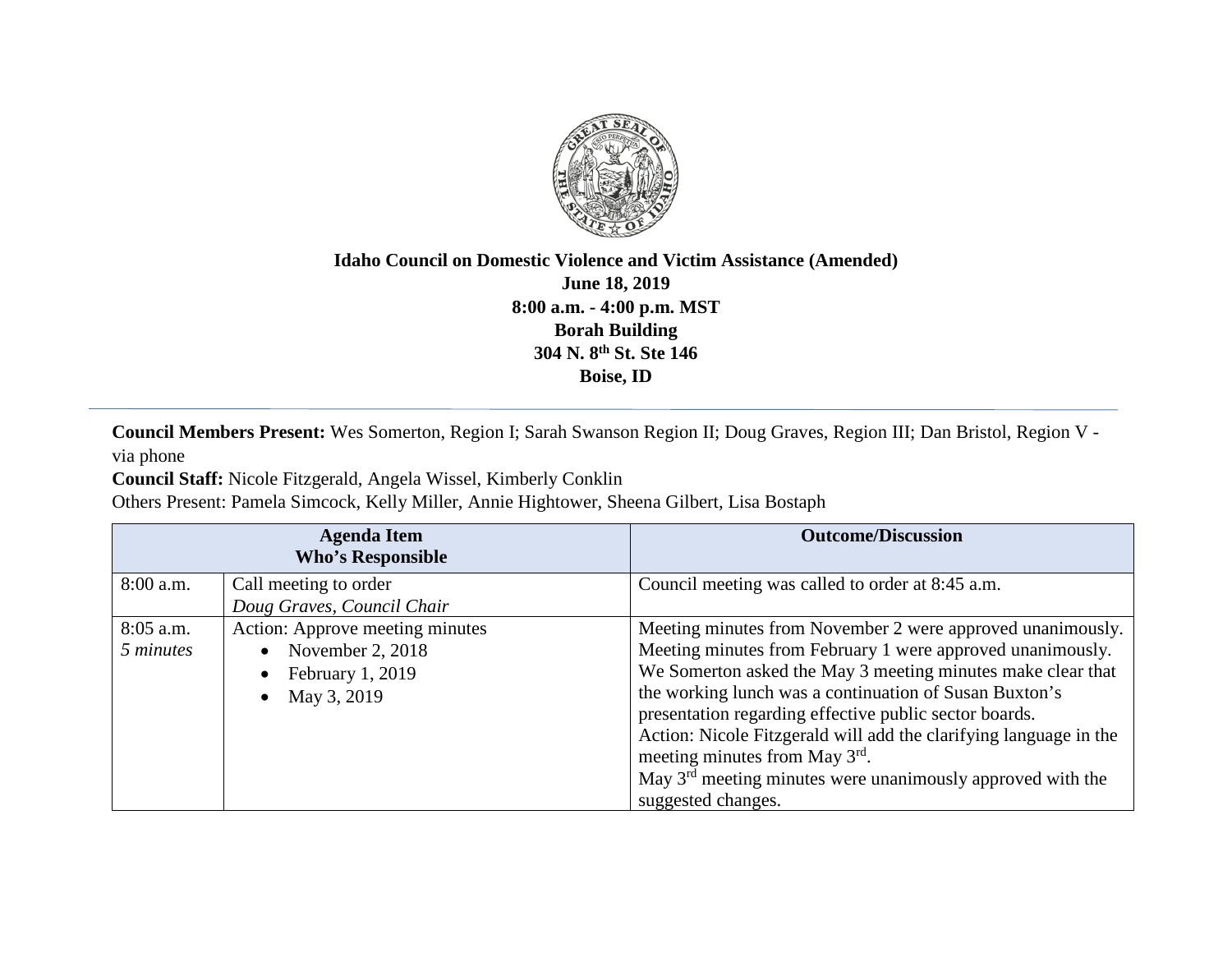| 8:10 a.m.    | <b>ICDVVA Budget Review</b>                       | Nicole Fitzgerald shared the status of the ICDVVA budget.         |
|--------------|---------------------------------------------------|-------------------------------------------------------------------|
| 50 minutes   | • Action: Vote on FY2021 budget proposal          | Nicole discussed the FY2021 budget and the need for a             |
|              | Nicole Fitzgerald                                 | $$1,600,000$ supplemental request (\$1.1M in T&B and \$500,000    |
|              |                                                   | in Operating) to spend the increased VOCA funding across state    |
|              |                                                   | FY2020 and 2021. Nicole also discussed the need for an            |
|              |                                                   | additional FTE as a Research Analyst Sr. Wes moved to approve     |
|              |                                                   | the supplemental request and FTE ask in the FY2021 budget.        |
|              |                                                   | Sarah seconded. The motion was unanimously approved.              |
| 9:00 a.m.    | Voices of Hope Presentation                       | Pamela Simcock presented on her book, Voices of Hope, and         |
| 45 minutes   | Pamela Simcock, PhD                               | shared with the Council how Idaho community programs could        |
|              |                                                   | replicate the book as a local fundraiser with each program        |
|              |                                                   | directing the personal stories section with a counselor. The book |
|              |                                                   | would be published as a statewide book featuring one select       |
|              |                                                   | story from each program. All of the stories from a single         |
|              |                                                   | program, however, would be published as an electronic book.       |
|              |                                                   | Sarah suggested the project could be shared during the Safety     |
|              |                                                   | and Resilience Conference lunch keynote.                          |
|              |                                                   | Action: Nicole will follow up with Pamela to construct a          |
|              |                                                   | timeline.                                                         |
| 9:45 a.m.    | <b>Break</b>                                      |                                                                   |
| 10:00 a.m.   | <b>Graduate Student Intern Projects</b>           | Sheena Gilbert introduced herself to the Council and discussed    |
| 10 minutes   | Sheena Gilbert, Boise State University, Master of | the projects she will be working on for the Council during the    |
|              | Criminal Justice Program                          | fall 2019. These projects include:                                |
|              |                                                   | DV/Victims Rights LE brochures<br>$\bullet$                       |
|              |                                                   | Tribal liaison project                                            |
| $10:10$ a.m. | <b>DV</b> Brochures                               | Nicole described Idaho statute 39-6316 (2) that directs LE to     |
| 30 minutes   | Action: Provide feedback on ICDVVA<br>$\bullet$   | provide victims with written information about the availability   |
|              | materials for redesign                            | of shelter and other resources available in the community.        |
|              |                                                   | Historically, the Council has provided this information to LE. It |
|              |                                                   | appears that the brochure has not been updated since 2004.        |
|              |                                                   | Sheena and Nicole asked for the Council's input on the            |
|              |                                                   | document. Generally, there was agreement that the existing        |
|              |                                                   | brochure is too text heavy and is outdated. Sheena will develop   |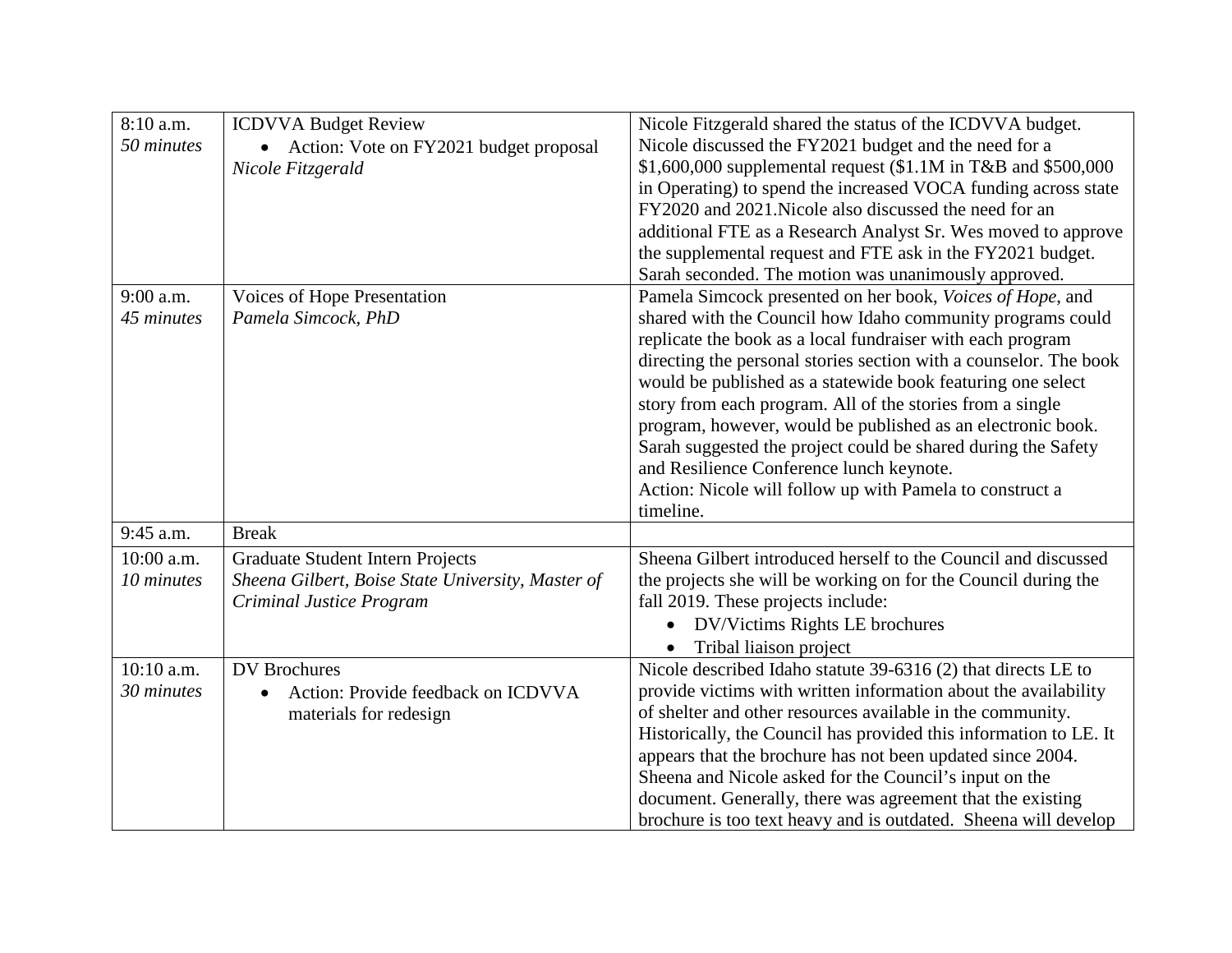|              |                                                   | a survey to distribute to LE to identify the best medium for the    |
|--------------|---------------------------------------------------|---------------------------------------------------------------------|
|              |                                                   | information (rack card, pamphlet, wallet card, etc.). Sheena will   |
|              |                                                   | also work with local programs to identify relevant and useful       |
|              |                                                   | information for crime victims.                                      |
| 10:40 a.m.   | <b>ICDVVA</b> Updates                             | Nicole provided updates on:                                         |
| 50 minutes   | Nicole Fitzgerald                                 | New Hire – Administrative Assistant 2 starting June 25              |
|              |                                                   | <b>OVC</b> Meeting                                                  |
|              |                                                   | VOCA-ISAC Project                                                   |
|              |                                                   | State Agency Collaboration – meeting of leadership for              |
|              |                                                   | those agencies distributing funding related to crime                |
|              |                                                   | victims                                                             |
|              |                                                   | Regional Roundtables – will begin looking at dates for              |
|              |                                                   | late fall 2019 for program Executive Directors.                     |
| 11:30 a.m.   | Needs Assessment Update                           | Dr. Bostaph provided an overview of the recommendations from        |
| 30 minutes   | Lisa Growette Bostaph PhD, Boise State University | the 2016 needs assessment and described how Boise State will        |
|              |                                                   | structure the report in 2020.                                       |
| $12:00$ p.m. | Lunch on your own                                 |                                                                     |
| $1:15$ p.m.  | <b>Rules Discussion</b>                           | Nicole shared her draft changes to the rules. It was determined     |
| 30 minutes   | Action: Approve grant making draft rules<br>٠     | that the Council needed to include a definition of victim to        |
|              |                                                   | ensure that all aspects of funding types are covered. Kelly Miller  |
|              |                                                   | from the Coalition Against Sexual and Domestic Violence             |
|              |                                                   | mentioned that, since the Council's Rules don't directly state      |
|              |                                                   | tribes can apply for the funding, the Council might consider        |
|              |                                                   | adding it. The Council agreed to add tribes to eligible applicants. |
|              |                                                   | The Council discussed whether or not to delete the rules            |
|              |                                                   | regarding monitoring for funded programs. The Council               |
|              |                                                   | determined the section should stay to give adequate notice that     |
|              |                                                   | an expectation of grant funding is the ability of the Council staff |
|              |                                                   | to monitor program finances, operations, and program                |
|              |                                                   | information directly related to Council funds. Doug moved to        |
|              |                                                   | approve the draft changes discussed, Sarah seconded. The            |
|              |                                                   | motion passed unanimously.                                          |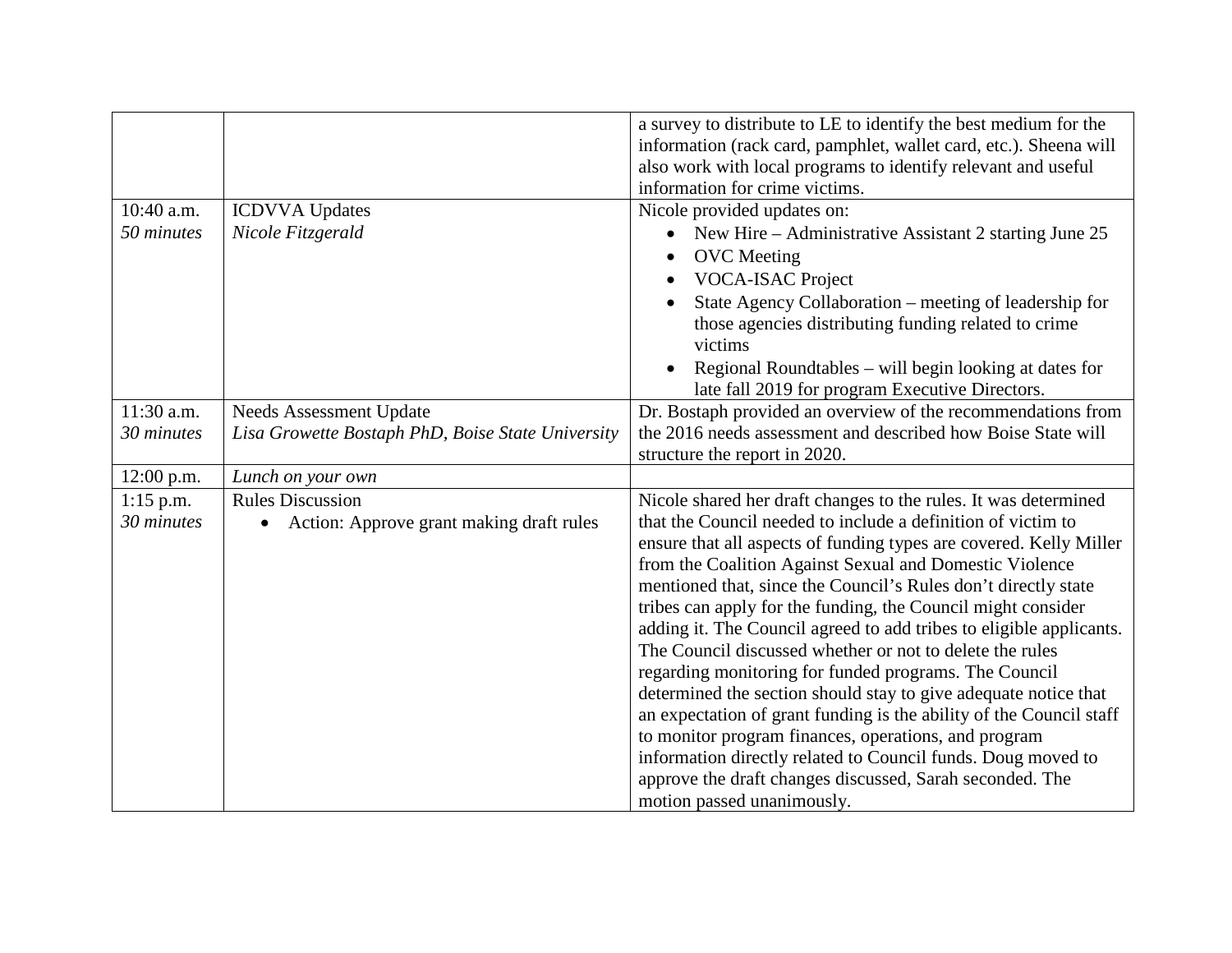| $1:45$ p.m. | <b>Strategic Plan Discussion</b>                | Nicole discussed the need for a Council strategic plan and that at               |
|-------------|-------------------------------------------------|----------------------------------------------------------------------------------|
| 30 minutes  |                                                 | the next meeting (August 6) a facilitator would attend to begin                  |
|             |                                                 | working on the strategic planning process for the Council.                       |
|             |                                                 | Discussion included agreement that a 3-5-year plan was                           |
|             |                                                 | necessary for the Council.                                                       |
| $2:15$ p.m. | Idaho Supreme Court Opinion Discussion -        | Wes described the State V. Clarke Supreme Court decision and                     |
| 30 minutes  | <b>Warrantless Misdemeanor Arrest</b>           | factors that contributed to the decision. Dan and Wes described                  |
|             |                                                 | actions being taken by local enforcement as a result. Annie                      |
|             |                                                 | Hightower from the Coalition Against Sexual and Domestic                         |
|             |                                                 | Violence (CASDV) described what she was hearing from local                       |
|             |                                                 | programs as a result of the decision and other stakeholders. The                 |
|             |                                                 | Idaho Coordinated Response – a project of the CASDV- will be                     |
|             |                                                 | discussing potential solutions to State V. Clarke at their June 28 <sup>th</sup> |
|             |                                                 | meeting. Nicole and Doug are members and will attend the                         |
|             |                                                 | meeting. Nicole shared her discussion with the Governor's                        |
|             |                                                 | Office and that, at this time, they are gathering information to                 |
|             |                                                 | learn about the impacts of the decision. There was brief                         |
|             |                                                 | discussion on a constitutional amendment and language                            |
|             |                                                 | pertaining to "or as otherwise directed in statute" as a possible                |
|             |                                                 | fix to the decision.                                                             |
| 2:45 p.m.   | <b>Coalition Proposal</b>                       | Kelly and Annie discussed their application for VOCA funds.                      |
| 30 minutes  | Kelly Miller & Annie Hightower, Idaho Coalition | The application is for civil legal services for sexual violence                  |
|             | <b>Against Sexual and Domestic Violence</b>     | survivors. Annie explained the need for the services and that                    |
|             | Action: Vote on proposal                        | without this service, there is a gap in Idaho specific to sexual                 |
|             |                                                 | assault. Wes motioned to approve the proposal at the full amount                 |
|             |                                                 | requested. Doug seconded. The motion was unanimously                             |
|             |                                                 | approved.                                                                        |
| $3:15$ p.m. | Idaho Safety & Resilience Conference Debrief    | The Council discussed the Conference's strengths and areas for                   |
| 40 minutes  |                                                 | improvement. Points discussed for areas to improve in 2020                       |
|             |                                                 | included:                                                                        |
|             |                                                 | More volunteers for check-in                                                     |
|             |                                                 | Streamlining the POST and CEU process                                            |